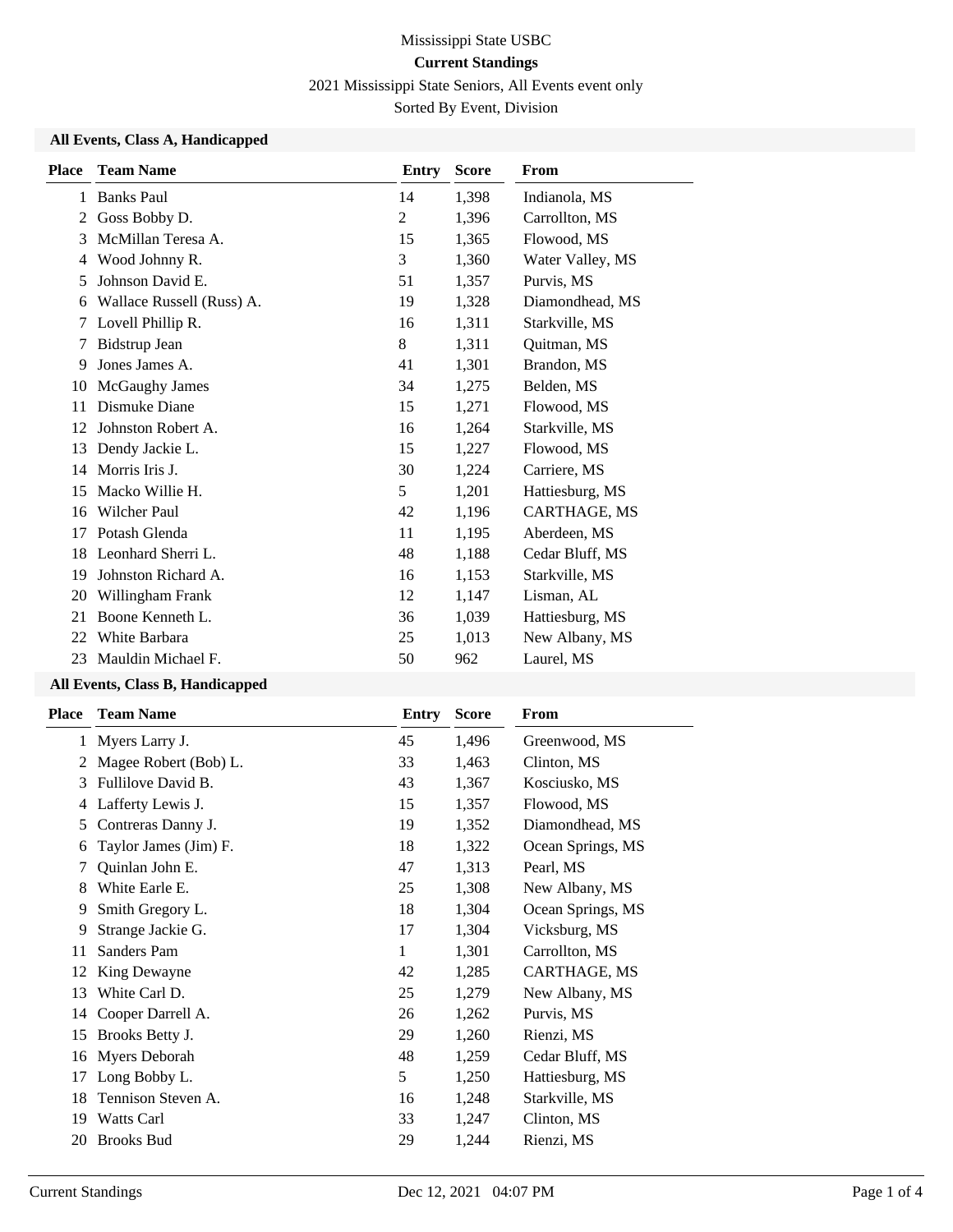2021 Mississippi State Seniors, All Events event only

Sorted By Event, Division

## **All Events, Class B, Handicapped**

| <b>Place</b> | <b>Team Name</b>              | Entry | <b>Score</b> | From            |
|--------------|-------------------------------|-------|--------------|-----------------|
|              | 21 Grimes James (Lanny) L. Sr | 10    | 1,241        | Pearl, MS       |
|              | 22 Taylor Kevin M.            | 11    | 1,237        | Aberdeen, MS    |
|              | 23 Land Thad L.               | 33    | 1,232        | Clinton, MS     |
|              | 24 Potash Rick B.             | 11    | 1,208        | Aberdeen, MS    |
|              | 25 Box Bobby L.               | 49    | 1,202        | Steens, MS      |
|              | 26 Tompkins Gregory K.        | 44    | 1,193        | Starkville, MS  |
| 27           | White James A.                | 25    | 1,182        | New Albany, MS  |
|              | 28 Hood Kathryn A.            | 19    | 1,172        | Diamondhead, MS |
| 29           | Leblanc Cheryl                | 1     | 1,158        | Carrollton, MS  |
|              | 30 Box Jeanettia C.           | 49    | 1,153        | Steens, MS      |
|              | 31 Titus Maximillian J.       | 32    | 1,138        | Long Beach, MS  |
|              | 32 Sanders James L.           | 2     | 1,098        | Carrollton, MS  |
|              | 33 Long Wesley J.             | 5     | 1,093        | Hattiesburg, MS |
|              | 34 HEERING MIKE               | 6     | 1,085        | Mantachie, MS   |

#### **All Events, Class C, Handicapped**

| <b>Place</b> | <b>Team Name</b>           | Entry | <b>Score</b> | From              |
|--------------|----------------------------|-------|--------------|-------------------|
| 1            | Mendiola Jesse             | 20    | 1,361        | Meridian, MS      |
| 2            | Johnson James G.           | 34    | 1,342        | Belden, MS        |
| 3            | Barnes Edna M.             | 30    | 1,333        | Carriere, MS      |
| 4            | Cheatwood Randall S.       | 23    | 1,315        | Raymond, MS       |
| 5            | Farmer Keith               | 40    | 1,312        | Florence, MS      |
| 6            | Yeager David W.            | 18    | 1,308        | Ocean Springs, MS |
| 7            | Townsend Carolyn D.        | 23    | 1,302        | Raymond, MS       |
| 7            | Coots William (Tom) T.     | 23    | 1,302        | Raymond, MS       |
| 9            | <b>Walker Frank</b>        | 14    | 1,301        | Indianola, MS     |
| 10           | Field Mark E.              | 26    | 1,300        | Purvis, MS        |
| 11           | Lynch Debra M.             | 23    | 1,297        | Raymond, MS       |
| 12           | <b>Enterkin Mark</b>       | 7     | 1,276        | Quitman, MS       |
| 13           | Clark Larry D.             | 27    | 1,273        | Jackson, MS       |
| 14           | Atwood Marcus A.           | 24    | 1,238        | Clinton, MS       |
| 15           | Sullivan Lewis I.          | 36    | 1,235        | Hattiesburg, MS   |
| 16           | Pleasant Stanley E.        | 47    | 1,229        | Pearl, MS         |
| 17           | <b>Martin Stanley</b>      | 33    | 1,213        | Clinton, MS       |
| 18           | <b>Hicks Art</b>           | 2     | 1,165        | Carrollton, MS    |
| 19           | Thrasher James W.          | 6     | 1,143        | Mantachie, MS     |
| 20           | Scheidler Lloyd (Lumpy) V. | 41    | 1,126        | Brandon, MS       |
| 21           | Busby Kevin L.             | 36    | 1,022        | Hattiesburg, MS   |
| 22           | Michel Robert C.           | 30    | 956          | Carriere, MS      |
| 23           | Michel Dina B.             | 30    | 944          | Carriere, MS      |

#### **All Events, Class D, Handicapped**

| <b>Place</b> Team Name       |    | <b>Entry Score</b> | From            |
|------------------------------|----|--------------------|-----------------|
| 1 Jackson Terry M.           | 17 | 1.392              | Vicksburg, MS   |
| 2 Chase Edward (Bobby) W. IV | 4  | 1.380              | Terry, MS       |
| 3 Orr Terry R.               | 36 | 1.364              | Hattiesburg, MS |
| 3 Pettit James W.            | 24 | 1.364              | Clinton, MS     |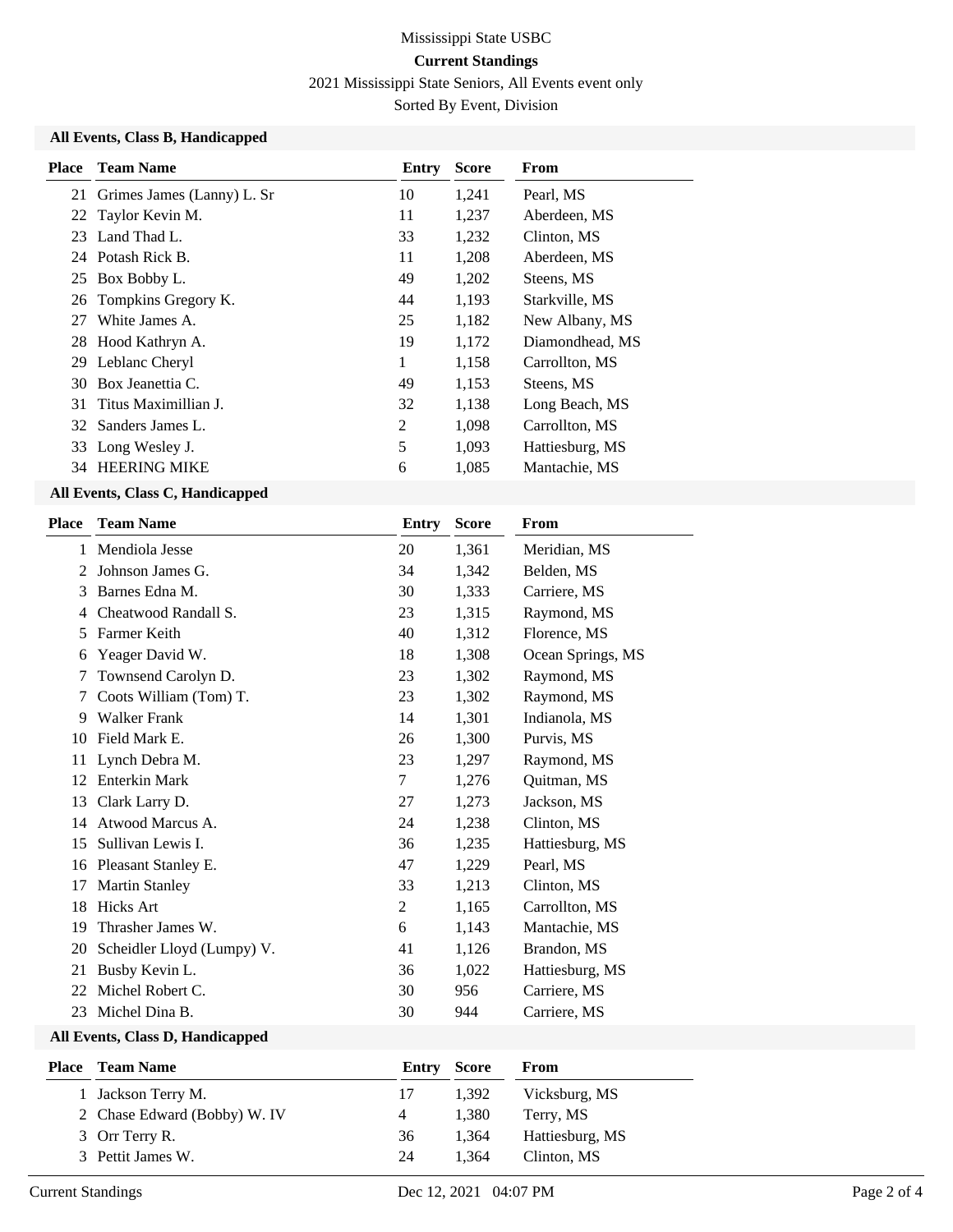2021 Mississippi State Seniors, All Events event only

Sorted By Event, Division

## **All Events, Class D, Handicapped**

| <b>Place</b> | <b>Team Name</b>        | <b>Entry</b>   | <b>Score</b> | <b>From</b>      |
|--------------|-------------------------|----------------|--------------|------------------|
| 5            | Purnell Chris           | 17             | 1,330        | Vicksburg, MS    |
| 6            | Shannon Carl            | 21             | 1,324        | Meridian, MS     |
| 7            | Pringle Victor W.       | 39             | 1,321        | Byram, MS        |
| 8            | Atwood Tony M.          | 4              | 1,311        | Terry, MS        |
| 9            | <b>Sistrunk Richard</b> | 7              | 1,304        | Quitman, MS      |
| 10           | Jennings Mark           | $\overline{2}$ | 1,301        | Carrollton, MS   |
| 11           | <b>Smart Toady</b>      | 29             | 1,297        | Rienzi, MS       |
| 12           | Jefferson Bob           | 52             | 1,290        | Ridgeland, MS    |
| 13           | Monistere Craig S.      | 9              | 1,289        | Brandon, MS      |
| 14           | Pittman Albert J.       | 47             | 1,278        | Pearl, MS        |
| 15           | Crews Donna M.          | 23             | 1,270        | Raymond, MS      |
| 16           | <b>Satcher Bonnie</b>   | 8              | 1,242        | Quitman, MS      |
| 17           | Taylor Mary A.          | 11             | 1,236        | Aberdeen, MS     |
| 18           | Jefferson Cherie        | 52             | 1,228        | Ridgeland, MS    |
| 19           | Clayton Andrew D.       | 22             | 1,220        | Meridian, MS     |
| 19           | Srinual Pisan           | 19             | 1,220        | Diamondhead, MS  |
| 21           | Gray Chuck O.           | 20             | 1,218        | Meridian, MS     |
| 22           | <b>Blount Joey</b>      | 38             | 1,217        | PHILADELPHIA, MS |
| 23           | Corpuz Bryan R.         | 44             | 1,206        | Starkville, MS   |
| 24           | Williams Anthony F. Sr  | 27             | 1,196        | Jackson, MS      |
| 25           | Rose Mike A.            | 26             | 1,189        | Purvis, MS       |
| 26           | Ellis David W. Jr       | 27             | 1,167        | Jackson, MS      |
| 27           | <b>Malone Denise</b>    | 48             | 1,166        | Cedar Bluff, MS  |
| 28           | Miller Pete D.          | $\tau$         | 1,155        | Quitman, MS      |
| 29           | Johnson Robert J.       | 10             | 1,152        | Pearl, MS        |
| 30           | Vanderford Darrell W.   | 3              | 1,146        | Water Valley, MS |
| 30           | Robertson Michael D.    | 49             | 1,146        | Steens, MS       |
|              |                         |                |              |                  |

## **All Events, Class E, Handicapped**

| <b>Place</b>                                 | <b>Team Name</b>    | Entry | <b>Score</b> | From            |
|----------------------------------------------|---------------------|-------|--------------|-----------------|
| 1                                            | Fletcher Shuana F.  | 8     | 1,390        | Quitman, MS     |
|                                              | 2 Lyles J. (Gary)   | 9     | 1,372        | Brandon, MS     |
| 3                                            | Edwards Jesse P.    | 51    | 1,358        | Purvis, MS      |
| 4                                            | Fiala Andrew F. III | 36    | 1,316        | Hattiesburg, MS |
| 5                                            | Potate Tommy C.     | 21    | 1,297        | Meridian, MS    |
| 6                                            | Pabanz Brian        | 34    | 1,281        | Belden, MS      |
|                                              | Powell Chris J.     | 43    | 1,274        | Kosciusko, MS   |
| 8                                            | McDaniel Tracy G.   | 29    | 1,214        | Rienzi, MS      |
| 9                                            | Lewis Kenyarder Sr  | 27    | 1,203        | Jackson, MS     |
| 10                                           | Lowe Josie A.       | 30    | 1,183        | Carriere, MS    |
| 11                                           | Sellman Niel W.     | 6     | 1,179        | Mantachie, MS   |
|                                              | 12 Carter Johnny E. | 27    | 1,177        | Jackson, MS     |
| 13                                           | Long William E.     | 5     | 1,127        | Hattiesburg, MS |
|                                              | 14 Crisp Elvin E.   | 47    | 1,093        | Pearl, MS       |
| <b>All Events, Super Senior, Handicapped</b> |                     |       |              |                 |
| Place                                        | <b>Team Name</b>    | Entry | <b>Score</b> | From            |